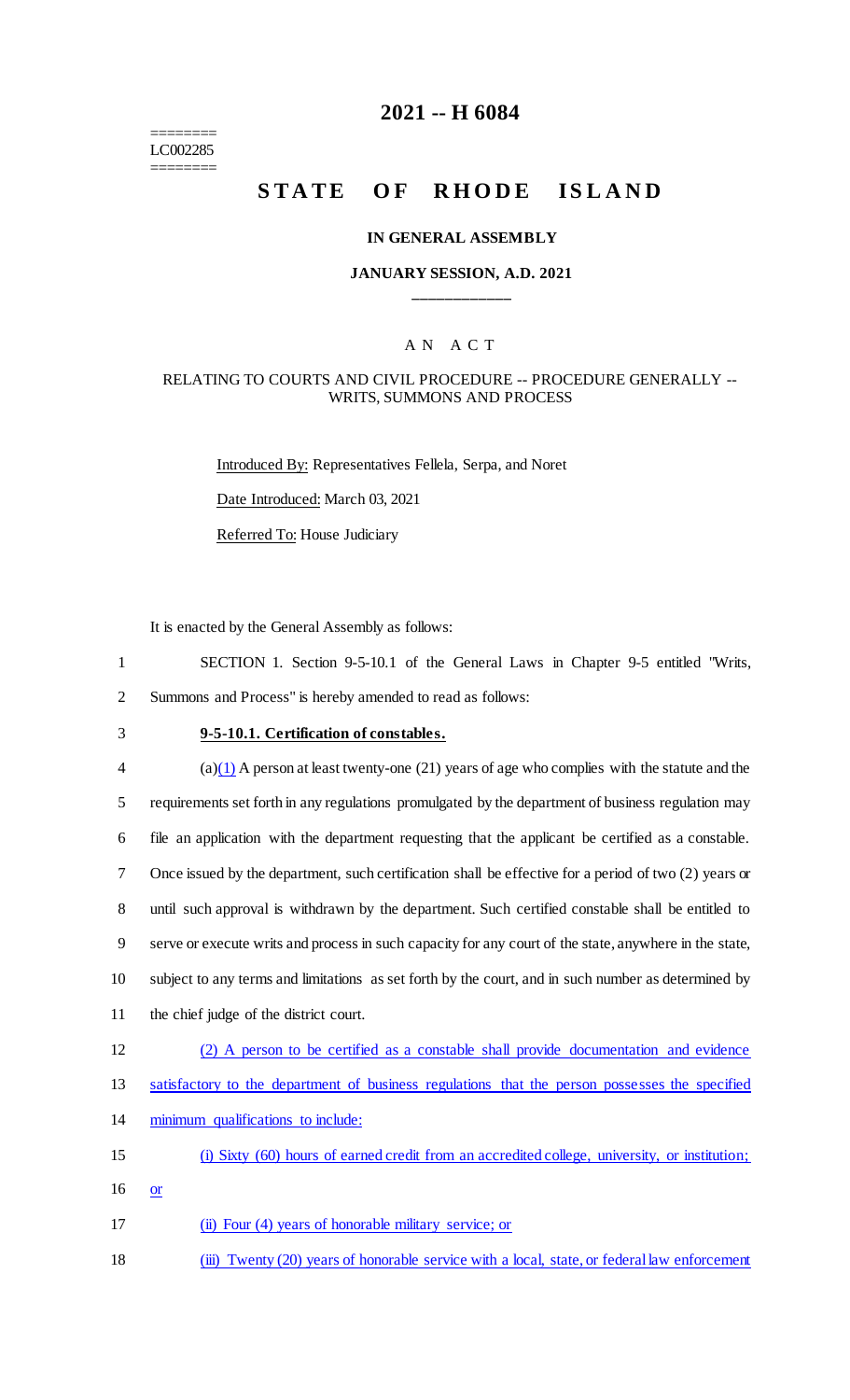| $\mathbf{1}$   | agency; and                                                                                            |
|----------------|--------------------------------------------------------------------------------------------------------|
| $\overline{2}$ | (iv) United State citizenship; and                                                                     |
| 3              | (v) Possession of a valid motor vehicle operator's license; and                                        |
| 4              | (vi) Successful completion of unlawful drug use screening; and                                         |
| 5              | (vii) Successful completion of psychological testing approved by the department of                     |
| 6              | business regulation.                                                                                   |
| 7              | (b) Certification process.                                                                             |
| 8              | (1) Application.                                                                                       |
| 9              | (i) Any person seeking certification pursuant to this section shall complete an application            |
| 10             | and submit it to the department of business regulation in the form designated by the department for    |
| 11             | such applications.                                                                                     |
| 12             | (ii) The application shall include information determined by the department to be relevant             |
| 13             | to licensure and shall include a national criminal background check.                                   |
| 14             | (2) Referral to certified constables' board.                                                           |
| 15             | (i) Once the applicant has provided a completed application, the department shall refer the            |
| 16             | applicant to the certified constables' board by providing a copy of the application to the board and   |
| 17             | to the chief judge of the district court.                                                              |
| 18             | (3) Training.                                                                                          |
| 19             | (i) Following review of the application, the board shall determine whether the applicant               |
| 20             | should be recommended for training by the board to be conducted by a volunteer training constable.     |
| 21             | If the board determines that training is appropriate, the applicant shall be assigned to a training    |
| 22             | constable who shall be a constable in good standing for a minimum of ten (10) years and who is         |
| 23             | approved by the chief judge of the district court to train prospective constables.                     |
| 24             | (ii) Training shall consist of a minimum of ninety $(90)$ hours to be completed within no              |
| 25             | sooner than ninety (90) days from the date of the referral by the board. The department may waive      |
| 26             | the training requirement of this section for an applicant who has graduated from a certified police    |
| 27             | or law enforcement academy and who has a minimum of twenty (20) years of honorable service as          |
| 28             | a police or law enforcement officer.                                                                   |
| 29             | (iii) Within thirty (30) days from the conclusion of training, a written report shall be               |
| 30             | submitted by the training constable to the board with a copy to the department that reflects the dates |
| 31             | and times of training and comments on the aptitude of the trainee.                                     |
| 32             | (iv) If the board concludes that training is not appropriate or if the report of the training          |
| 33             | constable concludes that the applicant does not have the aptitude to perform the duties of a           |

constable, the board shall so inform the department which shall deny the application on that basis.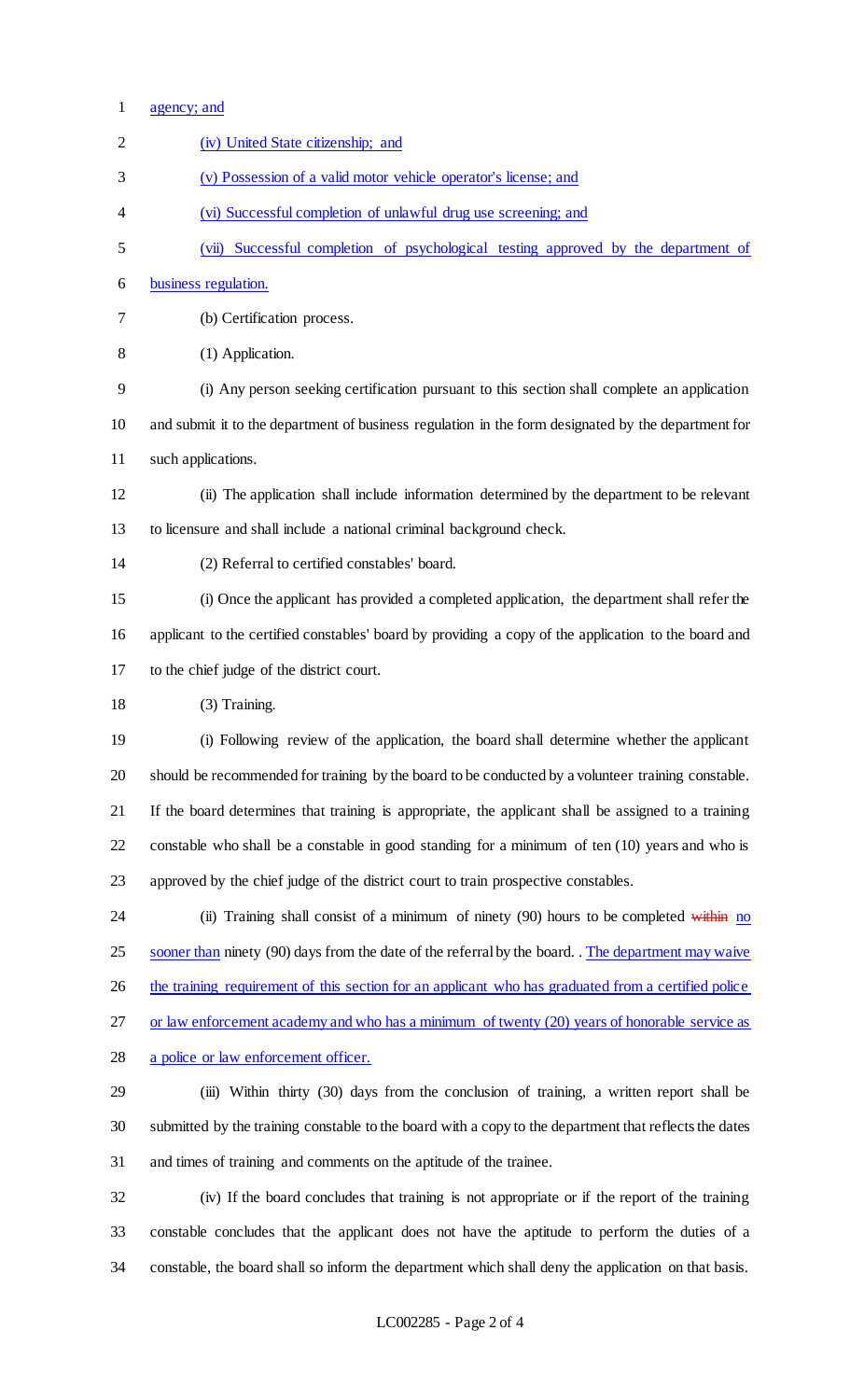(4) Oral and written tests.

 (i) Upon the successful completion of the training period and recommendation from the training constable, within ninety (90) days, the applicant shall complete an oral examination on the legal and practical aspects of certified constables' duties that shall be created and administered by the board.

 (ii) Upon the successful completion of the oral examination, within sixty (60) days the applicant must complete a written test created by the board and approved by the chief judge of the district court that measures the applicant's knowledge of state law and court procedure.

 (iii) If the board concludes that the applicant has not successfully passed either the oral or written test, the board shall so inform the department which shall deny the application on that basis.

 (5) Final review. The department shall review the application, training record, test scores, and such other information or documentation as required and shall determine whether the applicant shall be approved for certification and the person authorized to serve process in the state.

SECTION 2. This act shall take effect upon passage.

======== LC002285 ========